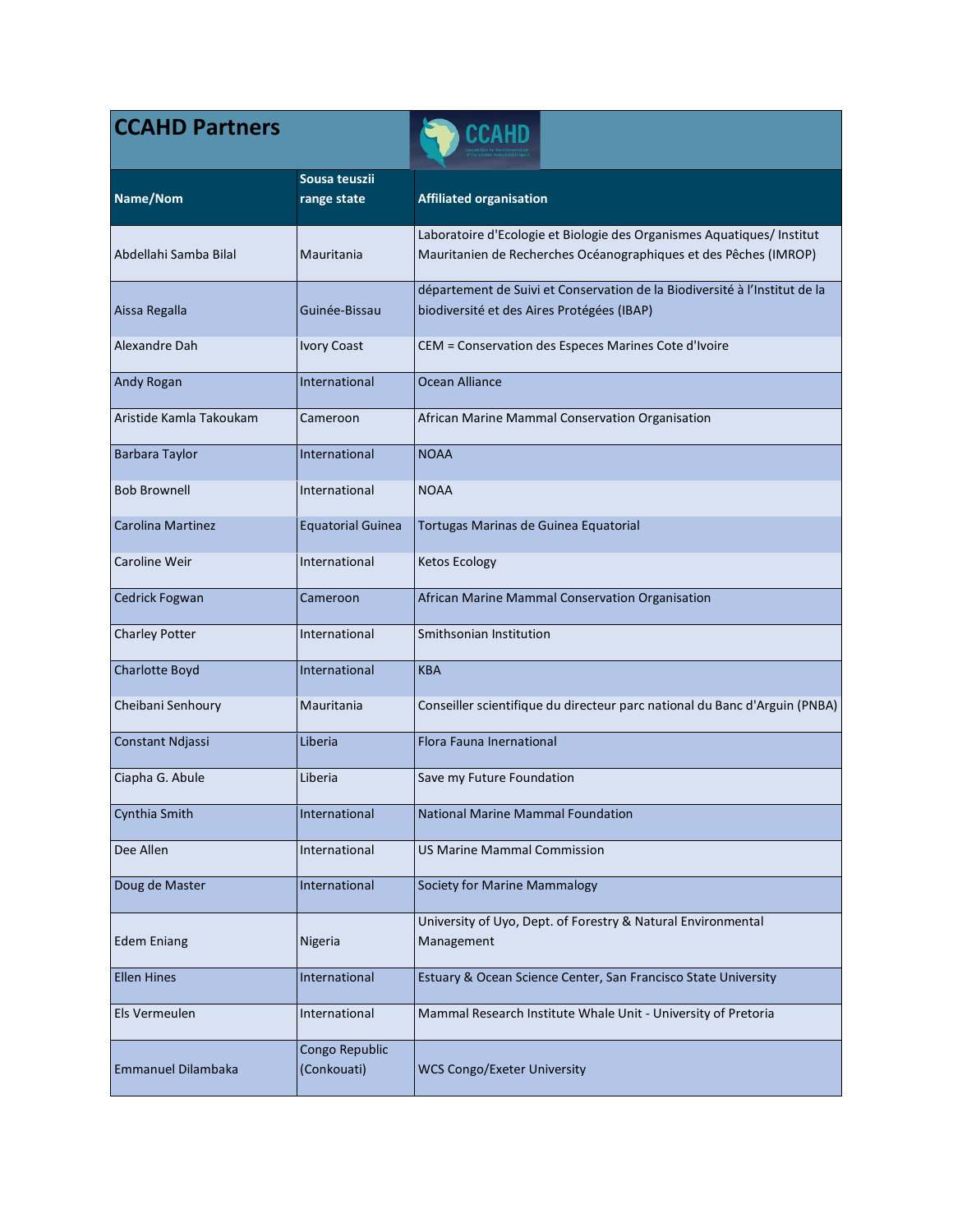| <b>Forrest Gomez</b>     | International      | <b>National Marine Mammal Foundation</b>                                    |
|--------------------------|--------------------|-----------------------------------------------------------------------------|
| Gianna Minton            | International      | <b>Megaptera Marine Conservation</b>                                        |
| <b>Gill Braulik</b>      | International      | St. Andrews University, IUCN Cetacean Specialist Group                      |
| Giuseppe Notarbartolo di |                    |                                                                             |
| Sciara                   | International      | <b>CMS</b>                                                                  |
| <b>Grant Abel</b>        | International      | <b>IUCN Cetacean Specialist Group/ICPC</b>                                  |
| Heidrun Frisch-Nwakanma  | International      | <b>CMS</b>                                                                  |
| <b>Howard Gray</b>       | Internaitonal      | Children's illustrator                                                      |
| <b>Howard Rosenbaum</b>  | International      | <b>WCS</b>                                                                  |
| Idrissa Bamy             | Republic of Guinea | <b>Centre National des Sciences</b>                                         |
| Igor Akendengue Aken     | Gabon              | <b>ONG Aquatic Species</b>                                                  |
|                          |                    | Institute of Fisheries and Aquatic Sciences (ISH) of Yabassi, University of |
| Isidore Ayissi           | Cameroon           | Douala                                                                      |
| Javier Almunia           | International      | Loro Parque Foundation                                                      |
| Joseph Sefah Debrah      | Ghana              | University of Cape Coast                                                    |
| Judicael Regis Kema Kema | Gabon              | National Parks Agency (ANPN)                                                |
| <b>Lindsay Porter</b>    | International      | International Whaling Commission (Small Cetacean Committee)                 |
| Lorenzo Rojas-Bracho     | International      | International Whaling Commission, Conservation Committee                    |
| Lorenzo von Fersen       | International      | Nuremberg Zoo                                                               |
| Diana Seck               | Senegal            | African Aquatic Conservation fund                                           |
| Lucy Keith-Diagne        | Senegal            | African Aquatic Conservation fund                                           |
| Marguerite Tarzia        | International      | <b>International Whaling Commission</b>                                     |
|                          | Congo Republic     |                                                                             |
| Marina Nganguia          | (Conkouati)        | <b>ASMEFA</b>                                                               |
| <b>Marine Marc</b>       | Guinea             | <b>Biotope</b>                                                              |
| Mark Peter Simmonds      | International      | Humane Society Internaitonal                                                |
| Matt Leslie              | International      | <b>Swarthmore College</b>                                                   |
| Michael McGowen          | International      | Smithsonian Institution                                                     |
| <b>Michel Vely</b>       | International      | Megaptera                                                                   |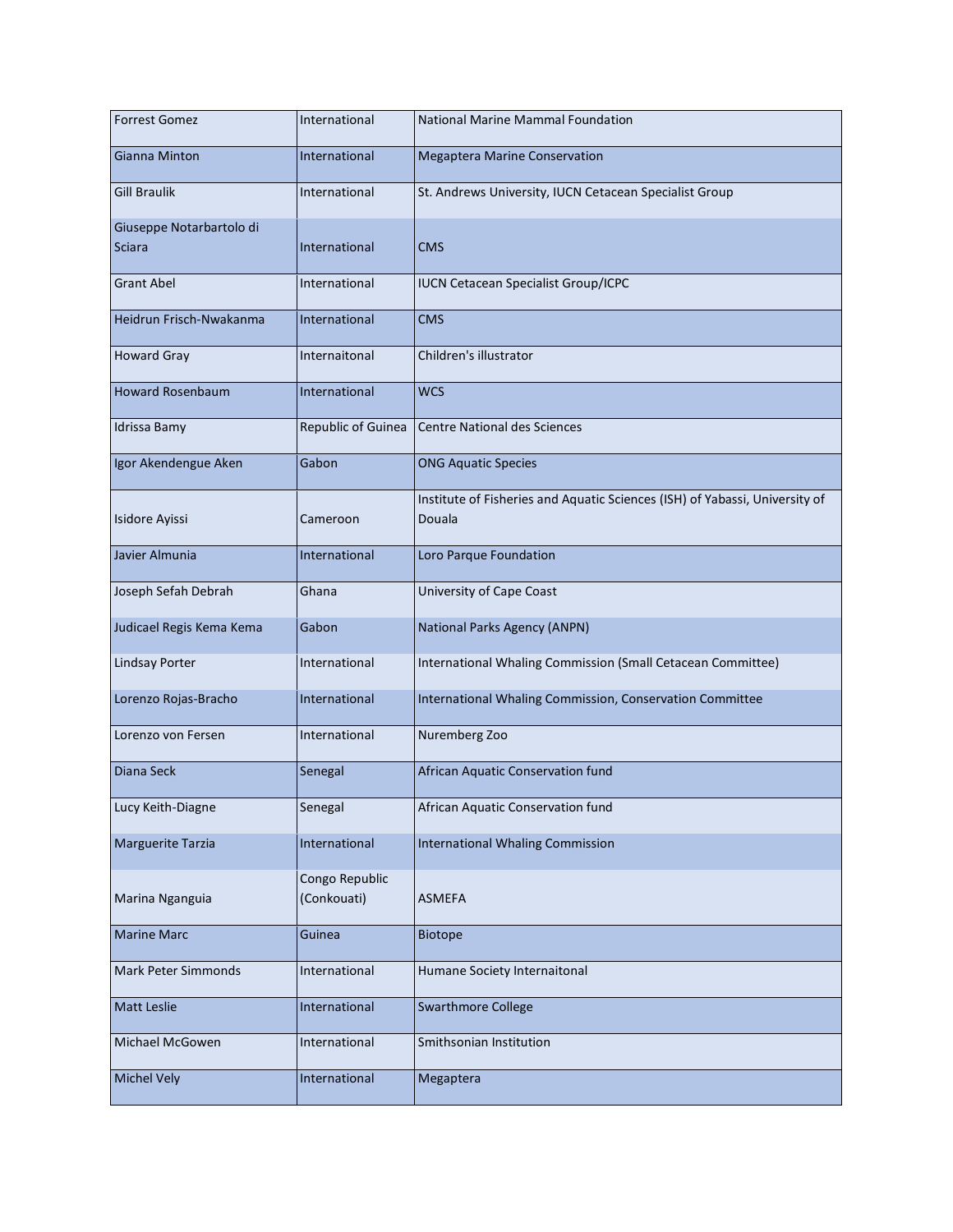| Moulaye Wagne                  | Mauritania    | Institut Mauritanien de Recherches Océanographiques et des Pêches<br>(IMROP), ONG Pamie |
|--------------------------------|---------------|-----------------------------------------------------------------------------------------|
| Nathalie Mianseko Renatura     | Congo         | Renatura                                                                                |
| <b>Nick Tregenza</b>           | International | Chelonia Ltc.                                                                           |
| Nicola Hodgins                 | International | Whale and Dolphin Conservation                                                          |
| <b>Olaniran Hamed Odountan</b> | <b>Benin</b>  | <b>CAPE BIO NGO</b>                                                                     |
| <b>Oumar Ba</b>                | Senegal       | Brid Life International?                                                                |
| <b>Peter Corkeron</b>          | International | New England Aquarium                                                                    |
| <b>Randall Reeves</b>          | International | <b>IUCN SSC Cetacean Specialist Group</b>                                               |
| <b>Randall Wells</b>           | International | Sarasota Dolphin Project                                                                |
| Rima Jabado                    | International | Elasmo Project                                                                          |
| <b>Rita Amaral</b>             | International | University of Lsibon, Center for Ecology, Evolution and Environmental<br>Changes        |
| Romain Beville                 | Congo         | <b>NOE</b>                                                                              |
| <b>Ruth Leeney</b>             | International | Independent Researcher                                                                  |
| Salvatore Cerchio              | International | African Aquatic Conservation fund                                                       |
| <b>Samuel Turvey</b>           | International | Zoolgical Society London                                                                |
| Sofie van Parijs               | International |                                                                                         |
| <b>Stephanie Ploen</b>         | International | Bayworld Centre for Research and Education (BCRE), South Africa                         |
| Thomas Jefferson               | International | Viva Vaquita                                                                            |
| <b>Tilen Genov</b>             | International | Morigenos                                                                               |
| <b>Tim Collins</b>             | International | <b>Wildlife Conservation Society</b>                                                    |
| <b>Uko Gorter</b>              | International | American Cetacean Society/Idependent researcher/illustrator                             |
| <b>Vincent Ridoux</b>          | International | La Rochelle University                                                                  |
| Xavier ndounteng ndjamo        | Cameroon      | <b>TUBE AWU</b>                                                                         |
| Xavier Rufray                  | International |                                                                                         |
| Yandeh Sallah-Muhammed         | The Gambia    | Gambia Marine and Environmental Conservation Initiative                                 |
| Zacharie Sohou                 | <b>Benin</b>  | Institut de Recherches Halieutiques et Océanologiques du Bénin (IRHOB)                  |
|                                |               |                                                                                         |